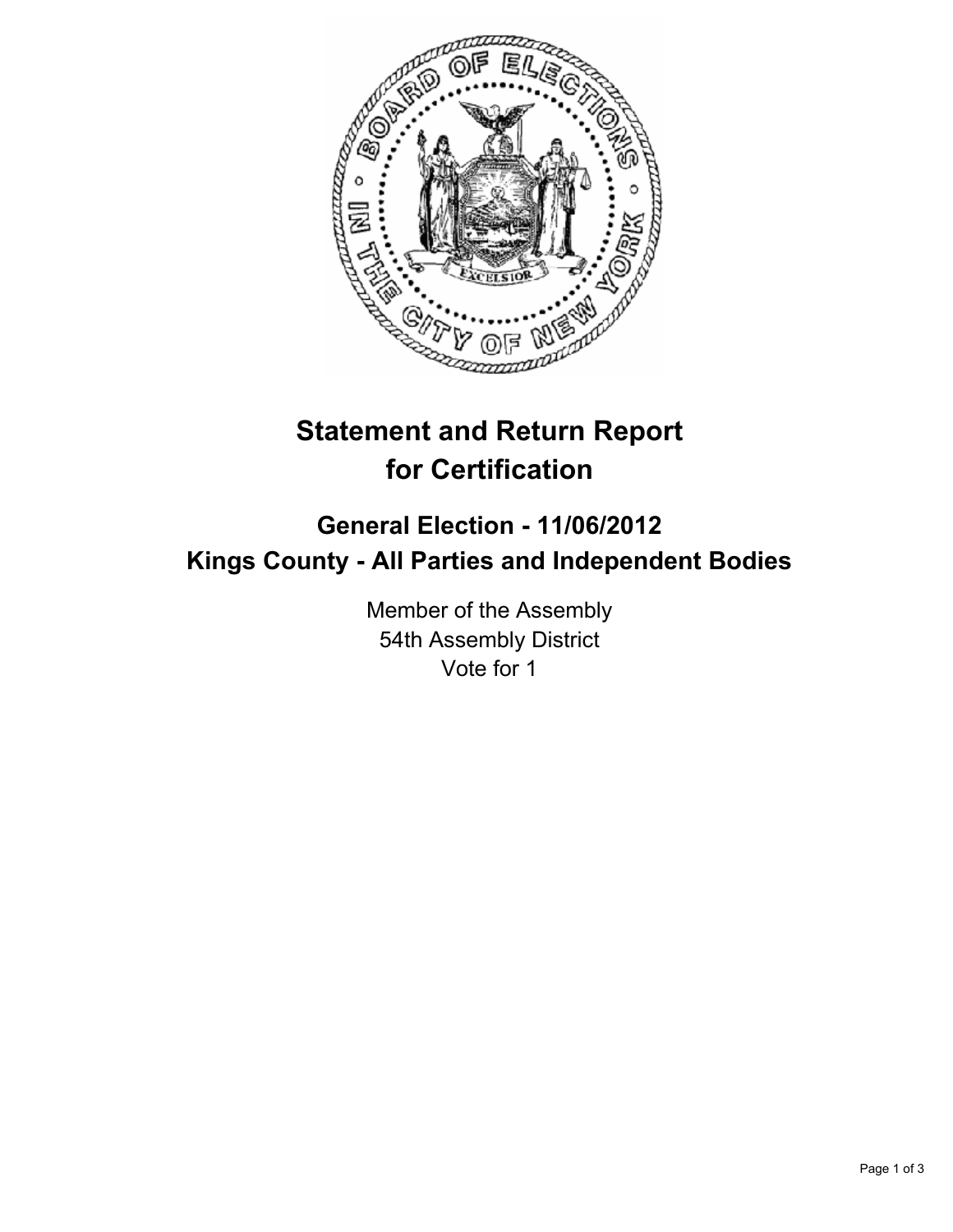

## **Assembly District 54**

| <b>PUBLIC COUNTER</b>                                    | 25,278       |
|----------------------------------------------------------|--------------|
| <b>EMERGENCY</b>                                         | 0            |
| ABSENTEE/MILITARY                                        | 292          |
| <b>FEDERAL</b>                                           | 62           |
| <b>SPECIAL PRESIDENTIAL</b>                              | 0            |
| <b>AFFIDAVIT</b>                                         | 3,766        |
| <b>Total Ballots</b>                                     | 29,398       |
| Less - Inapplicable Federal/Special Presidential Ballots | (62)         |
| <b>Total Applicable Ballots</b>                          | 29,336       |
| RAFAEL L. ESPINAL JR. (DEMOCRATIC)                       | 23,959       |
| KHORSHED A. CHOWDHURY (REPUBLICAN)                       | 858          |
| RAFAEL L. ESPINAL JR. (CONSERVATIVE)                     | 283          |
| BARBARA RENDER (WRITE-IN)                                | 1            |
| <b>BRETT POUCH (WRITE-IN)</b>                            | 1            |
| CLYDE MANN (WRITE-IN)                                    | 1            |
| <b>CURTIS ODOM (WRITE-IN)</b>                            | $\mathbf{1}$ |
| DONNA BRYAN (WRITE-IN)                                   | $\mathbf{1}$ |
| ELLIOT SPITZER (WRITE-IN)                                | $\mathbf{1}$ |
| JESUS GONZALEZ (WRITE-IN)                                | 1            |
| JOHN GOODMAN (WRITE-IN)                                  | 1            |
| KEITH COPELAND (WRITE-IN)                                | $\mathbf{1}$ |
| LOUG DAK DOUG (WRITE-IN)                                 | 1            |
| MYRA DESMOND (WRITE-IN)                                  | 1            |
| ROBERTA JACKSON (WRITE-IN)                               | $\mathbf{1}$ |
| UNATTRIBUTABLE WRITE-IN (WRITE-IN)                       | 4            |
| VICTORIA SOBEL (WRITE-IN)                                | 1            |
| <b>Total Votes</b>                                       | 25,117       |
| Unrecorded                                               | 4,219        |